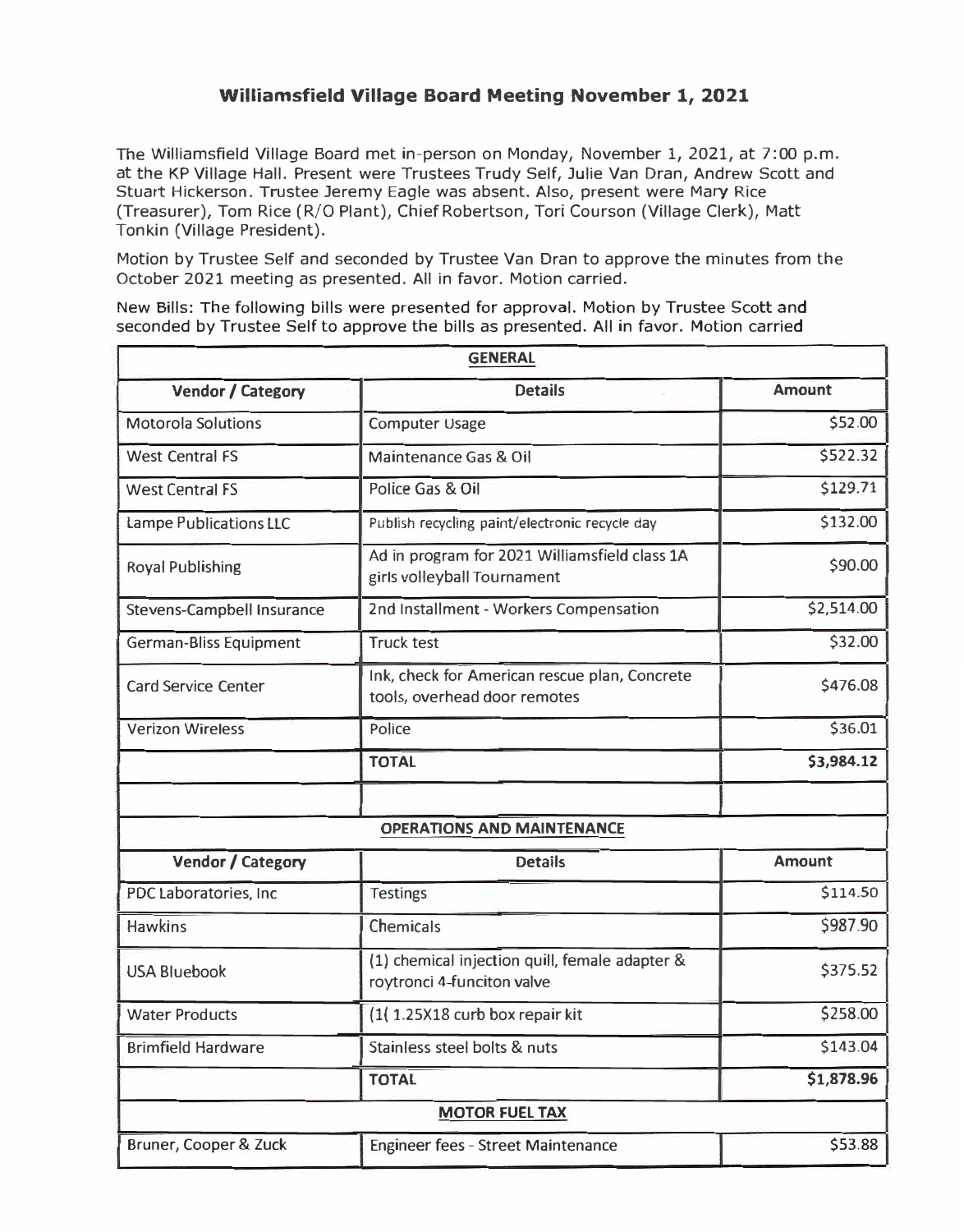|                                                | <b>TOTAL</b>                                           | \$53.88       |  |  |
|------------------------------------------------|--------------------------------------------------------|---------------|--|--|
| <b>WATER MAIN IMPROVEMENT - CURRENT PHASE</b>  |                                                        |               |  |  |
| Vendor / Category                              | <b>Details</b>                                         | <b>Amount</b> |  |  |
| Bruner, Cooper & Zuck                          | Water main improvement - current phase                 | \$1,081.16    |  |  |
| <b>MOTOR FUEL TAX - REBUILD ILLINOIS FUNDS</b> |                                                        |               |  |  |
| Vendor / Category                              | <b>Details</b>                                         | <b>Amount</b> |  |  |
| <b>Galesburg Builders Supply</b>               | Concrete for sidewalks                                 | 5344.25       |  |  |
| <b>DOUBET-BENJAMIN PARK</b>                    |                                                        |               |  |  |
| <b>Vendor / Category</b>                       | <b>Details</b>                                         | <b>Amount</b> |  |  |
| Spoon River Landscape LLC                      | Mulch, herbicide & labor - flower beds & tree<br>rings | \$250.00      |  |  |
|                                                |                                                        |               |  |  |
| <b>AMERICAN RESCUE PLAN</b>                    |                                                        |               |  |  |
| Vendor / Category                              | <b>Details</b>                                         | <b>Amount</b> |  |  |
| <b>Oberlander Electric</b>                     | Transformer change                                     | \$3,400.00    |  |  |
| <b>USA Bluebook</b>                            | 2 globe valves                                         | \$9,823.08    |  |  |
| Mitch Daily Excavating, LLC                    | Repair water line leak @ R/O plant                     | \$700.00      |  |  |
|                                                |                                                        | \$13,923.08   |  |  |

Financial Statements: President Tonkin provided details on the review of financial statements, percent over and percent under for the month. Motion by Trustee Van Dran and seconded by Trustee Self to approve the financial statements. All in favor. Motion carried.

Public Comment: Susan Ott had a question on the incorrect due date on her tenant's late water bill, she inquired when the outside and inside of the water tower will be cleaned; President Tonkin stated Andy Logsdon (BCZ) indicated that it will be inspected in the spring of 2022 as part of the next water project phase.

Correspondence: President Tonkin read a thank you letter from Tom and Mary for the wage increases. The Federal Aviation Authority sent the website to visit to find the results of the aerial study on the wind turbines in Oneida. The !EPA sent an approval letter for the next water project and requested additional paperwork. Treasurer Rice and President Tonkin attended a zoom meeting for the American Rescue Plan funds and learned the budget deadline has been waived until April 2022. The official Census was published and it records that there are 575 residents in the Village.

Street and Maintenance: Trustee Scott stated Heath Smith removed the tree behind the KP Hall so the emergency siren can be relocated there and then the next steps for the Veterans Park renovations can proceed; Trustee Scott purchased remotes for the garage doors at the maintenance shed and a few small cement tools; the roads have been marked for patching. Trustee Scott, President Tonkin, resident Nancy Everett (member of the Infrastructure and Maintenance Committee) and Jeff Campbell met with Gisele Hamm from MAPPING via zoom to discuss future plans; due to staffing changes, the 3 meetings for the Village will be held at the end of January/ early February and will be catered. President Tonkin stated there is a separate organization from MAPPING at Western University that helps with drainage issues and resolutions, President Tonkin will reach out to him. Trustee Scott presented a picture to the Board of a temporary rubber-like speed bump that can be removed in the winter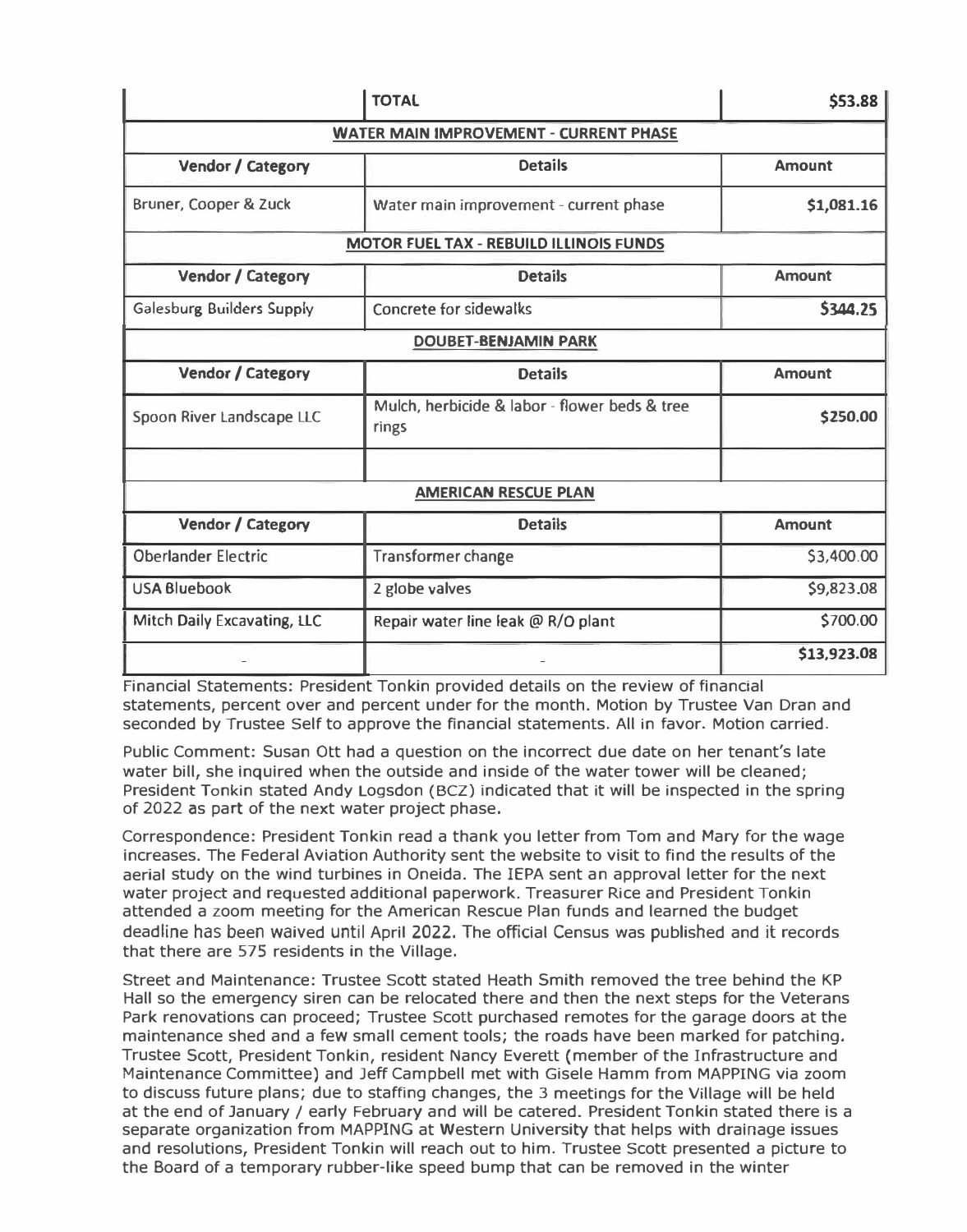months for the snowplow; there are still several complaints at Gale and Pine, signs would be installed to warn drivers of the speed bump ahead. Trustee Scott will research exact prices and revisit at the December meeting.

Police Report: Due to recent thefts, Chief Robertson reminded every to lock doors to homes and motor vehicles when not in use and to remove all valuables from your vehicles as they can smash and grab as well. The following calls for service were handled by the police department for the month of October:

| Category                  | <b>Status / Resolution</b>     |
|---------------------------|--------------------------------|
| $(2)$ 911 calls           | <b>Unfounded</b>               |
| (3) Person down           | Medical/fire                   |
| Alarm                     | Accidental (bank)              |
| <b>Check Well</b>         | No report                      |
| Stray dog                 | County handled                 |
| Suspicious incident       | Report on file/County handled  |
| Motor vehicle theft       | County handled/vehicle located |
| Burglary to motor vehicle | Report on file/County handled  |
|                           |                                |
|                           |                                |

## **POLICE REPORT**

## **CITATIONS ISSUED IN OCTOBER**

| <b>Violations</b>           | <b>Citations</b> | <b>Warnings</b> |
|-----------------------------|------------------|-----------------|
| Seatbelt                    |                  |                 |
| Speeding                    |                  |                 |
| Disobeyed Stop Sign         |                  |                 |
| <b>Ordinance Violations</b> |                  |                 |
| Other                       |                  |                 |

Parks Report: Cec Ruck is going to ask for help from FFA to put up the Christmas lights, H&H will hang the Christmas lights on Gale Street the week before Thanksgiving. The disc golf tournament was cancelled but the new tee boxes have been installed. The Parks Associations is going to ask Mark Niebuhr to burn the prairie grass; the topic of extending the east side of the 0-B Park into the Village's leased farm ground was discussed again as one possibility to build a sport facility that would benefit the entire community. This will be discussed further, but currently renovations at Veteran's Park are the priority. The Village Board discussed surveying the public again to see what sort of facilities would be the most utilized and desired at D-B Park. Trustee Van Oran stated that residents are also asking about a dog park.

Veteran's Park Renovation Project: The bandstand was taken down at Veteran's Park due to unsafe conditions. Thankfully, this was done at no cost to the Village. Salvageable bricks were saved to possibly give out to residents in return for a donation with any remainders kept to use around flower beds or for a path. President Tonkin spoke with Rita Kress and